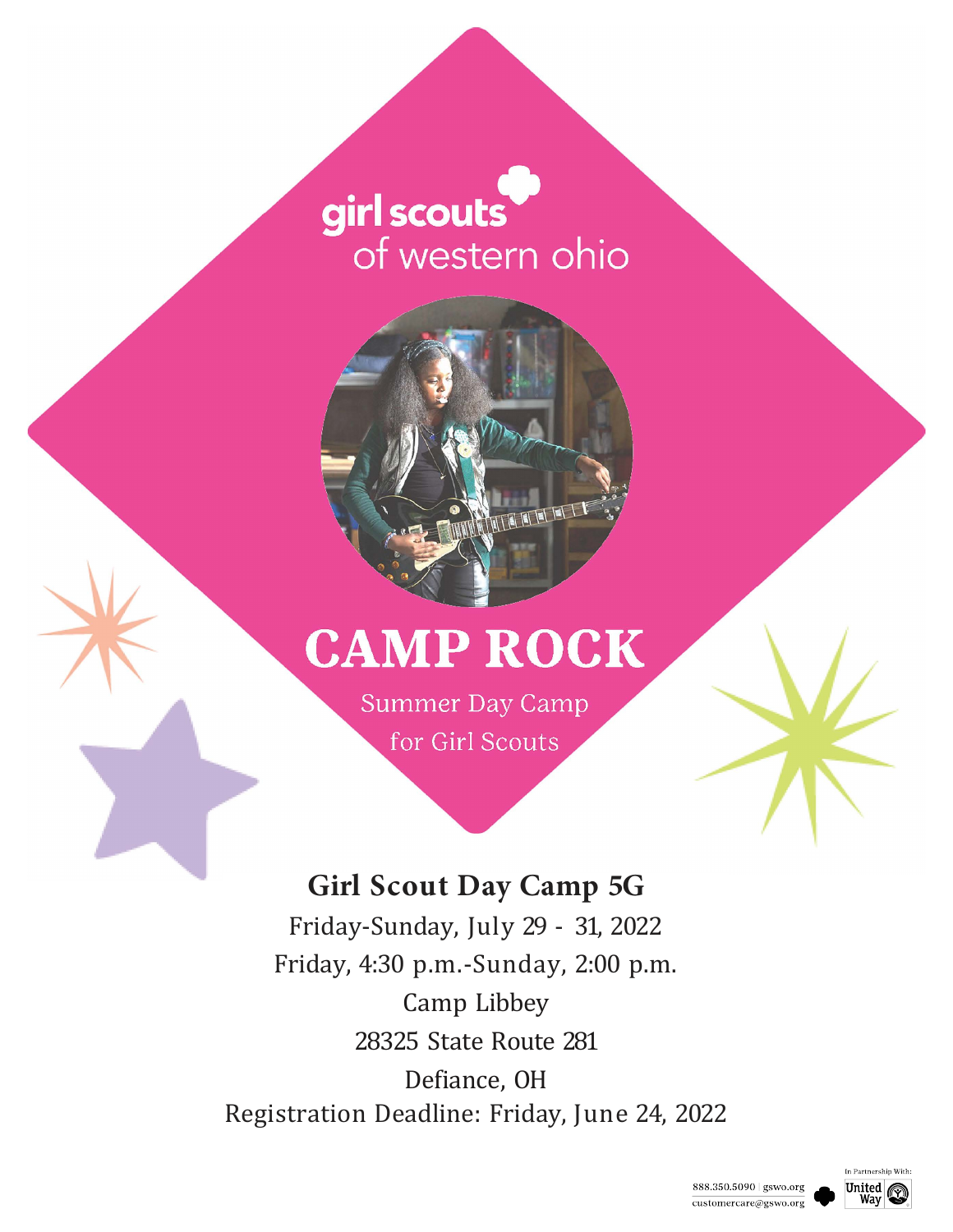|  |  | Forms in this packet need to be returned by Friday, June 24, 2022. |
|--|--|--------------------------------------------------------------------|

### **Girl Forms:**

| $\Box$ Girl Registration Form |
|-------------------------------|
| <b>□</b> Session Choices      |

## **Adult Forms**

□ Adult Volunteer Registration Form Page 7

Page 4 Page 5-6

## **Dear Caregiver:**

Thank you for your interest in sending your Girl Scout to volunteer camp. At camp, girls will discover their values and talents through a variety of outdoor activities. Girls will also connect with other girls and adults, learn how to work together as a team, and use that teamwork to take action and make the world a better place. Please complete and return a Camper Registration form, found in this packet, for each camper.

On the next page, you will find basic information about camp. Detailed information and instructions will be sent in a confirmation packet after you have registered. For additional questions or concerns, please contact the camp director.

**Camp Director:** Barb Fetzer at 419.203.5803 or at bltfetzer@gmail.com.

Looking for additional outdoor activities for your Girl Scout? All of our summer camp and outdoor activities are listed on our website at gswo.org/camp.



## **Adult Volunteers Needed:**

Camp is staffed entirely by adult volunteers. Volunteer–led camps are run by a dedicated team of specially trained volunteer directors who work year round to make this enriching opportunity possible. Each camp recruits and trains their own volunteers to help lead units, activities, and offer support at camp. We welcome moms, dads, aunts, uncles, grandparents and other adult friends to volunteer, without the support of volunteers camp is not possible. A background in Girl Scouting is not necessary.

> 888.350.5090 | gswo.org customercare@gswo.org



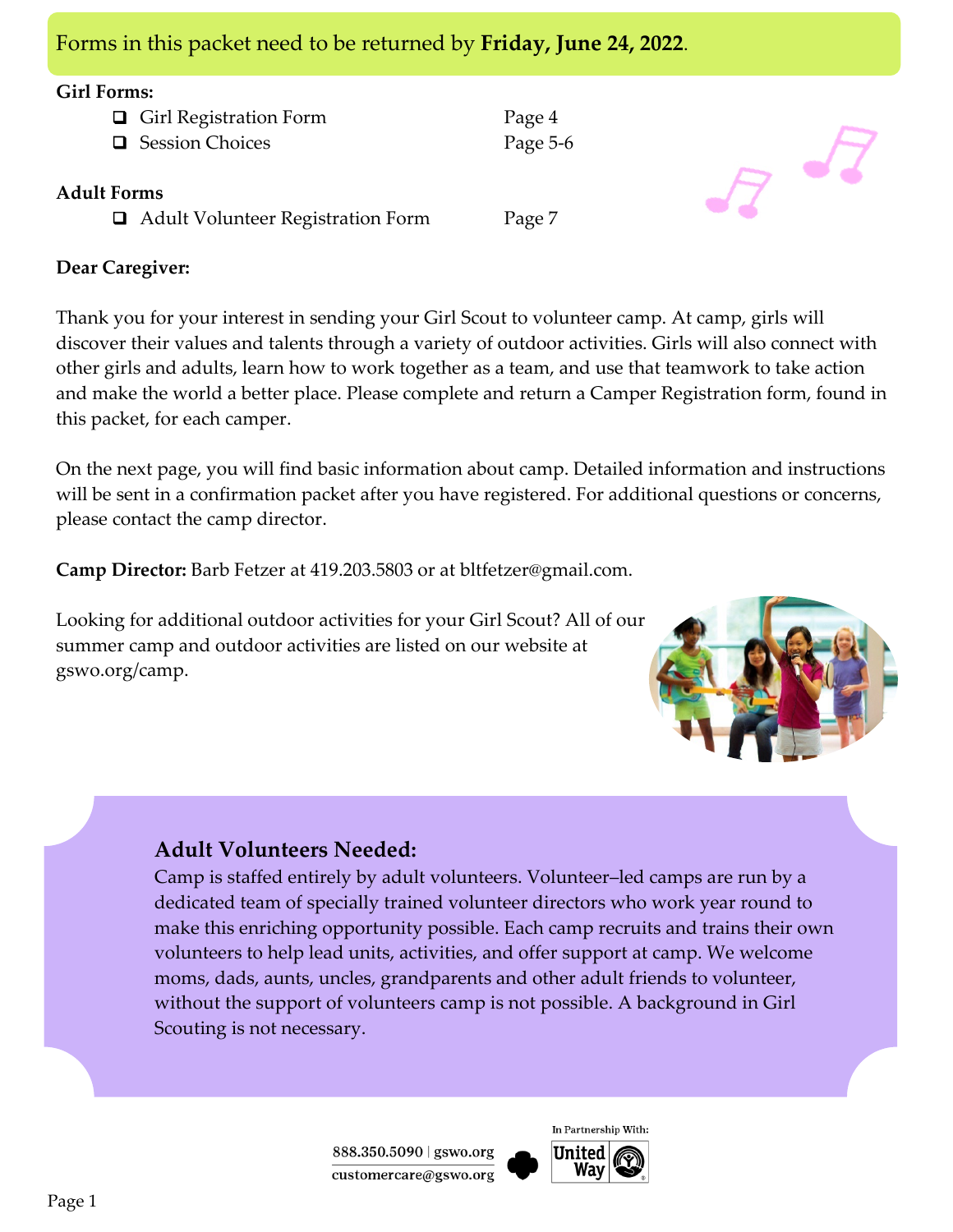## **Camp Details:**

**Transportation:** Transportation will be the responsibility of the caregivers. If you can provide transportation for a carpool or need help from one, contact the camp director **at least two weeks before camp**.

**Directions to camp:** Take State Route 127 North through Paulding to State Route 24 East. Follow State Route 24 East through Defiance. Take Exit 28 to State Route 281 (Domersville Road). Turn right at top of exit ramp. At second stop light, turn left. Follow Route 281 approximately 4 miles, Camp Libbey will be on the left (North) side of the road. (Camp is about 3 miles past the GM Foundry/ Factory.)

**Health:** A nurse or first aider will be available at camp. Check with your physician to see if a tetanus booster or any immunizations are necessary. Medications are the responsibility of the caregiver. Please give any medications your daughter may need to the health supervisor or unit leader in the original container on the first day of camp. Be sure to include written instructions. Please ensure any allergies or dietary restrictions are recorded on your Girl Scout's Health History form and pointed out during check in.

**Head Check**—**All Campers** will be screened for head lice/nits. Girl Scout Camp has a no nit policy. Any camper found with nits or lice will not be allowed to stay at camp. If your child had lice before camp, they must be clear of all nits before they are allowed to stay on property.

**Clothing**: Proper dress for the weather is necessary. No halters or sandals. Wear sturdy shoes, socks and hat/bandana and bring rain gear. Camp is not cancelled because of rain. You will receive a detailed packing list in your confirmation packet.

**Insurance**: Every registered Girl Scout and registered caregiver member is automatically covered under the basic plan by Girl Scouts of the USA. This plan is effective from October to the following October. This insurance provides up to a specified maximum for medical expenses incurred as a result of an accident while a member is participating in an approved Girl Scout activity, after the individual's primary insurance pays out.

**Caregivers**: If you feel this camp is unsafe or a hazard to children you should contact Van Wert County Children's Services Department at 419.238.5430.

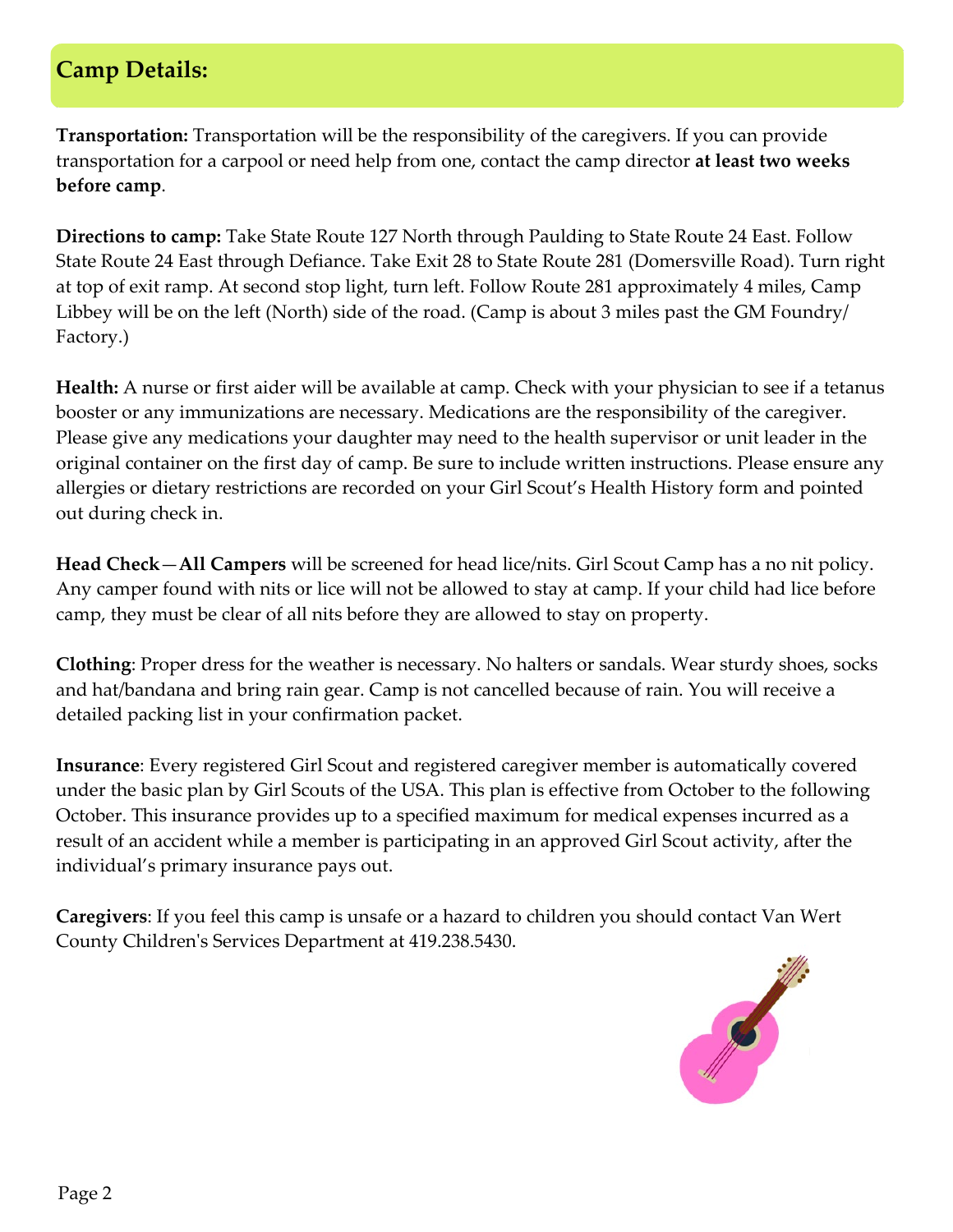| <b>Activity Costs:</b>                                     |  |
|------------------------------------------------------------|--|
| (Cost includes food, crafts, T-shirt, patch and site fees) |  |

| <b>All Girl Scouts</b>  | <b>\$50</b> |
|-------------------------|-------------|
| <b>Adult Volunteers</b> | <b>\$30</b> |

(All girls and adults participating in camp must be registered as Girl Scouts for the 2021-2022 membership year.)

**Make checks payable to Girl Scouts of Western Ohio.** Complete the registration, session form (see back of cover page) and return with payment to:

> **Pamela Cassidy 9825 Pleasant Drive Van Wert, OH 45891**

Do not send registrations to the Girl Scout office. All registrations received at the Girl Scout office will be forwarded on a weekly basis and may cause your child to not be placed in their first choice sessions or be closed out of camp.

**Financial Assistance:** Financial assistance may be available for girls who want to attend but are unable to do so because of limited family income. Applicants must pay at least \$25 (50 percent) of the camp fee. Please include payment for the total amount your family can pay with the registration form. Financial aid is limited based on how many apply. If you are still unable to cover costs not previously paid, contact your troop leader to explore other payment options.

Refund Policy: Money may be refunded for the following reasons only:

- 1. Moving out of town.
- 2. Illness or exposure to a communicable disease.
- 3. Required attendance at summer school.
- 4. Camp capacity is reached.

To request a refund send a written request within ten business days from the end of camp to:

Megan Ramey 1870 W Robb Ave Lima OH 45805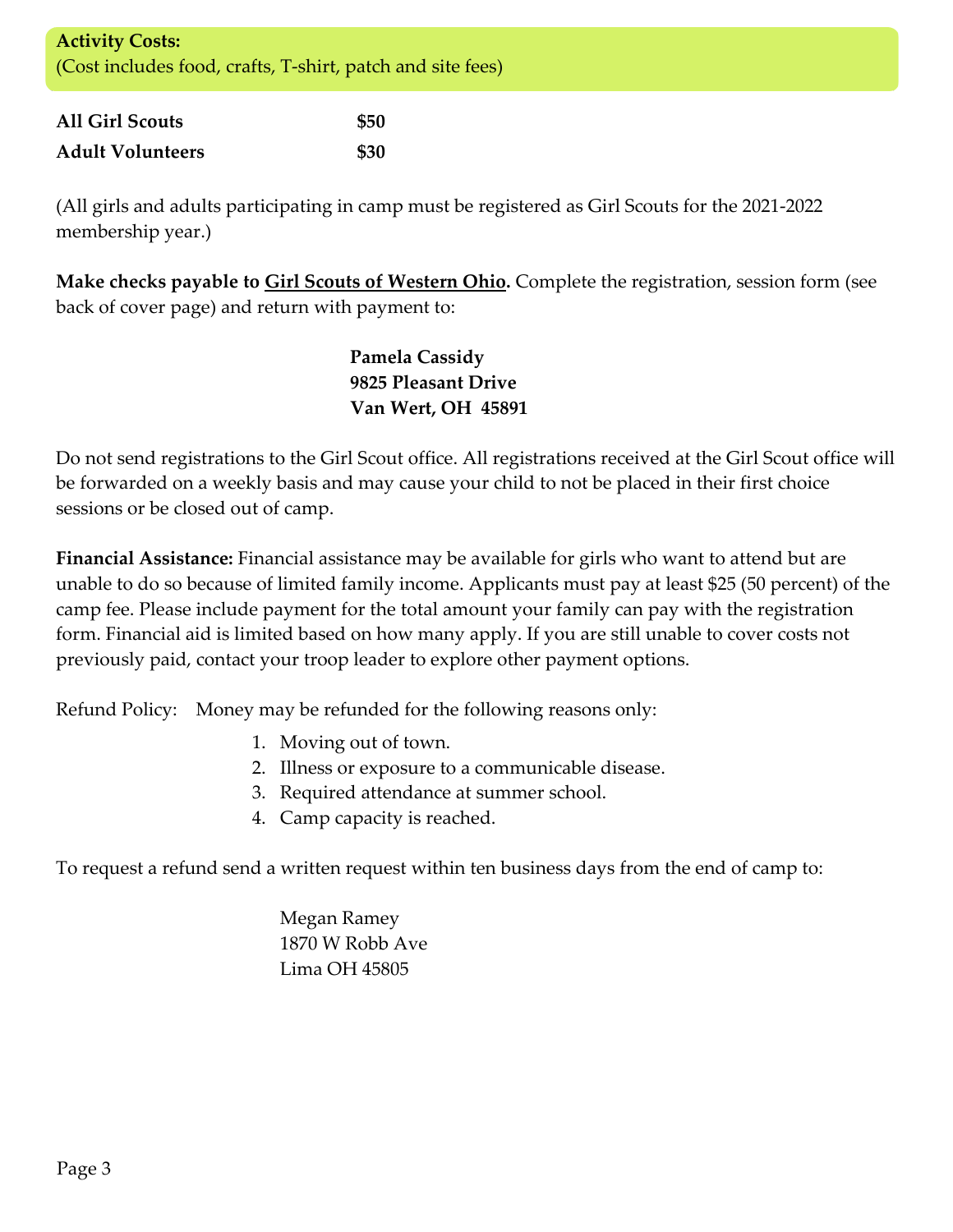| girl scouts<br>of western ohio                                                                                                                                                                                                      |                                              | <b>Camp 5G Camp Rock-Camp 2022</b><br>Friday-Sunday, July 29-31, 2022<br>Friday, 4:30 p.m. - Sunday, 2:00 p.m.<br><b>Camp Libbey</b>                                                                                                                                                                                                                                         |                                          |                                                                                 |                                                                                                                                                                                                                                           |
|-------------------------------------------------------------------------------------------------------------------------------------------------------------------------------------------------------------------------------------|----------------------------------------------|------------------------------------------------------------------------------------------------------------------------------------------------------------------------------------------------------------------------------------------------------------------------------------------------------------------------------------------------------------------------------|------------------------------------------|---------------------------------------------------------------------------------|-------------------------------------------------------------------------------------------------------------------------------------------------------------------------------------------------------------------------------------------|
|                                                                                                                                                                                                                                     |                                              |                                                                                                                                                                                                                                                                                                                                                                              |                                          |                                                                                 |                                                                                                                                                                                                                                           |
|                                                                                                                                                                                                                                     |                                              |                                                                                                                                                                                                                                                                                                                                                                              |                                          |                                                                                 |                                                                                                                                                                                                                                           |
| School: County: County:                                                                                                                                                                                                             |                                              |                                                                                                                                                                                                                                                                                                                                                                              |                                          |                                                                                 |                                                                                                                                                                                                                                           |
|                                                                                                                                                                                                                                     |                                              |                                                                                                                                                                                                                                                                                                                                                                              |                                          |                                                                                 |                                                                                                                                                                                                                                           |
|                                                                                                                                                                                                                                     |                                              |                                                                                                                                                                                                                                                                                                                                                                              |                                          |                                                                                 |                                                                                                                                                                                                                                           |
|                                                                                                                                                                                                                                     |                                              |                                                                                                                                                                                                                                                                                                                                                                              |                                          |                                                                                 |                                                                                                                                                                                                                                           |
| Custodial Care:                                                                                                                                                                                                                     |                                              |                                                                                                                                                                                                                                                                                                                                                                              |                                          |                                                                                 |                                                                                                                                                                                                                                           |
|                                                                                                                                                                                                                                     |                                              |                                                                                                                                                                                                                                                                                                                                                                              |                                          |                                                                                 |                                                                                                                                                                                                                                           |
| your camp fee.) $\Box$ Re-registering Girl Scout<br>Units:<br>$\Box$ Girl Scout Brownies (Grades 2–3)<br>$\Box$ Girl Scout Juniors (Grades 4-5)<br>$\Box$ Program Aide (Grades 6 and up and trained)                                |                                              | New Girl Scout                                                                                                                                                                                                                                                                                                                                                               |                                          | Girl Scout Cadettes (Grades 6–8)<br>Girl Scout Seniors/Ambassadors (Grade 9-12) |                                                                                                                                                                                                                                           |
|                                                                                                                                                                                                                                     |                                              |                                                                                                                                                                                                                                                                                                                                                                              | Tent                                     | Cabin<br><sub>or</sub>                                                          |                                                                                                                                                                                                                                           |
| T-Shirt Size: $\bigcirc$ Youth $\bigcirc$ Adult<br>Check Youth or Adult and Preferred Size                                                                                                                                          |                                              | $\bigcirc$ Sm Med $\bigcirc$                                                                                                                                                                                                                                                                                                                                                 | $Lg \n\circ \neg XL \n\circlearrowright$ | XXLO                                                                            |                                                                                                                                                                                                                                           |
| Camp Registration<br>Camp Fee<br>Membership Fee for<br>non-Girl Scouts (if applicable)<br>Rock Wall (\$3) or High<br>Ropes/Zip Line fee (\$11)<br>Digital Dough<br><b>Financial Assistance</b><br>(if requested is equal to box 2C) | \$50<br>$+$ \$<br>$+$ \$<br>$-$ \$<br>$-$ \$ | Membership Fee: All campers must be registered Girl Scouts. To join Girl<br>Scouts, the fee is an additional \$25 for membership through September 30,<br>2022 or \$35 for membership through September 30, 2023.<br>Digital Dough: To use your Digital Dough, contact Customer Care at<br>888.350.5090. Council will contact the Camp Director with your payment<br>amount. |                                          |                                                                                 | Financial Assistance: Register and pay for camp now with the amount that you<br>can pay. A minimum of 50% of camp fee must be paid by camper. The Camp<br>Director will contact you with amount of financial aid that you received and if |

Does your Girl Scout have any physical limitations that would affect her camp stay?

**TOTAL Due** (equal to column 1)  $=$  \$

Financial Assistance (if needed): Please complete the section below. To be answered by parent/caregiver: How would this girl benefit from camp?

there is a balance.

 $\Box$  I give full permission for my daughter/son to attend camp and participate in all phases of activities, except those noted. I have read the Camp flier and agree to cooperate with the guidelines listed. I understand that my camper must have written permission to leave camp early or with someone other than a caregiver. If I cannot be reached in an emergency, I give permission to give emergency treatment to my child.

| Caregiver Signature:                                                          | Date:                                                                                                                                                                                                           |
|-------------------------------------------------------------------------------|-----------------------------------------------------------------------------------------------------------------------------------------------------------------------------------------------------------------|
| Mail completed Registration Form with fee to:                                 | Deadline: Registrations will be accepted from now until                                                                                                                                                         |
| Pamela Cassidy, 2022 Summer Camp<br>9825 Pleasant Drive<br>Van Wert, OH 45891 | Friday, June 24, 2022.<br>Girls will be accepted on a first come, first served basis, based<br>on the number of volunteers available and according to<br>postmark. Checks should be made out to "Girl Scouts of |
|                                                                               | <b>Western Ohio."</b><br>In Partnership With:                                                                                                                                                                   |
| $\mathbf{D}$ . $\mathbf{A}$                                                   | $\overline{\text{Initial}}$<br>$988.250.5090$ $\sigma$ $\sigma$                                                                                                                                                 |

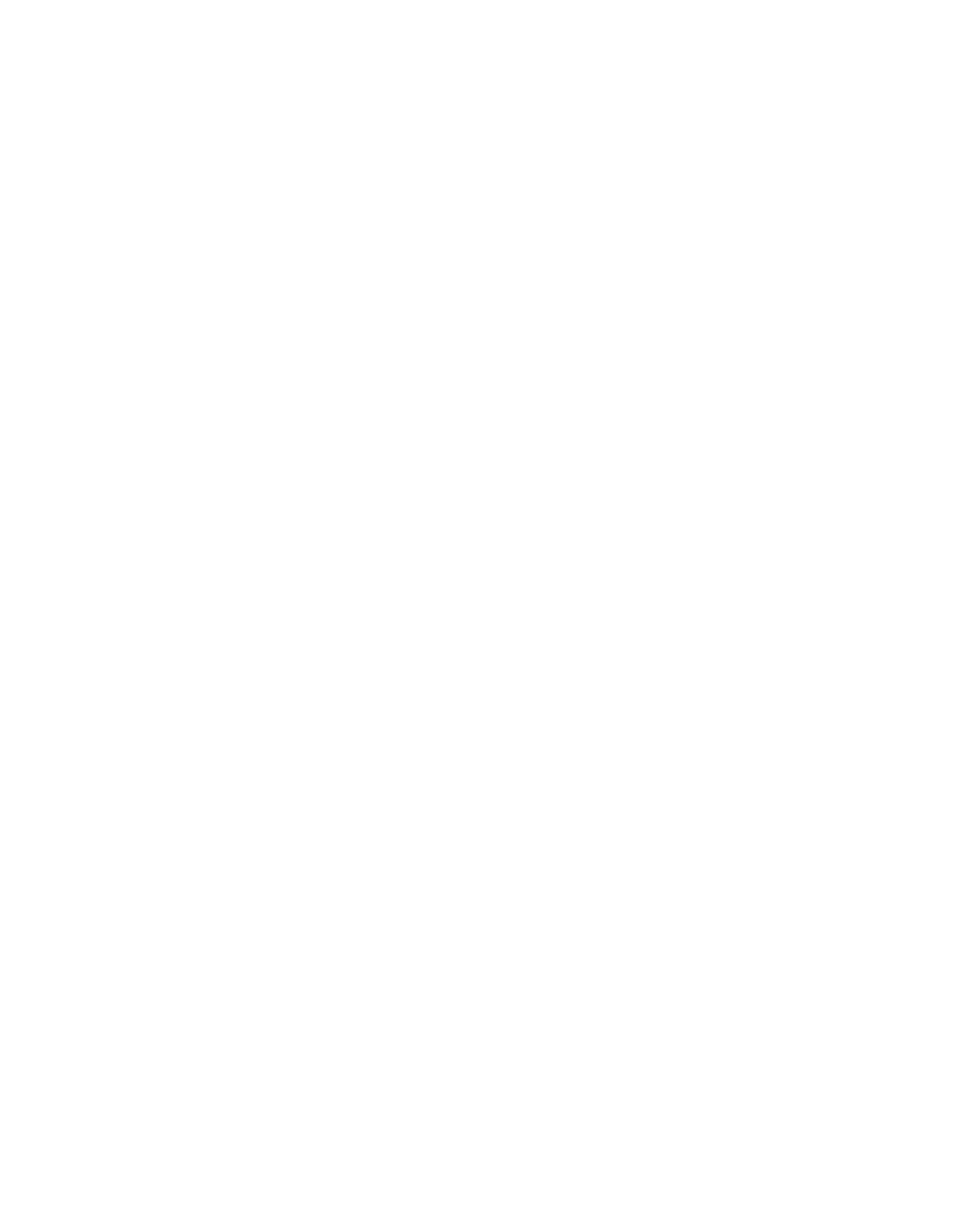## Camper Name:

## **Session #1 for Girl Scout Brownies and Up**

| <b>Archery</b> Learn to shoot a bow.               | Knot and Compasses: Learn to tie several knots and how to use<br>a compass. |
|----------------------------------------------------|-----------------------------------------------------------------------------|
| Letterboxing: Have some fun learning to letterbox. | Rainsticks: Create your own rainstick!                                      |
|                                                    | <b>Session #1 for Girl Scout Juniors and Up</b>                             |

| Tomahawks and Slingshots Learn the safe way to throw a<br>tomahawk and shoot some paintballs with a slingshot. |  |  |                                                                                                                                                                                                                                                                                                  |  |  |  | Stepping Stone: Design and create your very own stepping stone. |  |  |
|----------------------------------------------------------------------------------------------------------------|--|--|--------------------------------------------------------------------------------------------------------------------------------------------------------------------------------------------------------------------------------------------------------------------------------------------------|--|--|--|-----------------------------------------------------------------|--|--|
|                                                                                                                |  |  | $\mathbb{R}$ and $\mathbb{R}$ and $\mathbb{R}$ and $\mathbb{R}$ and $\mathbb{R}$ and $\mathbb{R}$ and $\mathbb{R}$ and $\mathbb{R}$ and $\mathbb{R}$ and $\mathbb{R}$ and $\mathbb{R}$ and $\mathbb{R}$ and $\mathbb{R}$ and $\mathbb{R}$ and $\mathbb{R}$ and $\mathbb{R}$ and $\mathbb{R}$ and |  |  |  |                                                                 |  |  |

### **Session #1 for Cadettes, Seniors and Ambassadors**

| <b>Whittling and Knife Throwing:</b> Learn the safe way to<br>whittle and target throw. | Resin Art: Learn the new craze of resin pourings |
|-----------------------------------------------------------------------------------------|--------------------------------------------------|
|                                                                                         |                                                  |

| <b>bession</b> |  |
|----------------|--|
|                |  |

First Choice: <u>**Charles**</u>

**Second Choice:** 

**Third Choice:** 

## **Session #2 for Girl Scout Brownies and Up**

| Fairy Garden: Create wonderful home for your fairy.                                    | <b>String Art:</b> Fun with string – and take home a beautiful picture. |  |  |
|----------------------------------------------------------------------------------------|-------------------------------------------------------------------------|--|--|
| <b>SWAP Session:</b> Learn about SWAPs and make your own.                              | Yarn Octopus Make your very own pet octopus.                            |  |  |
| <b>Book Binding - Ceate your very own book to fill</b><br>with drawings or journaling. | Dot Painting – Learn how dots can make a beautiful picture.             |  |  |

### **Session #2 for Girl Scout Juniors and Up**

| <b>Acrylic Pouring Create a work of art as unique as you.</b> |                                                                    |  |
|---------------------------------------------------------------|--------------------------------------------------------------------|--|
|                                                               | <b>Session #2 for Girl Scout Cadettes, Seniors and Ambassadors</b> |  |

| Dream Catcher: Create your very own unique Dream | <b>Felting:</b> Learn to "felt" – taking wool and turning it into something |
|--------------------------------------------------|-----------------------------------------------------------------------------|
| Catcher.                                         | fun. (Must be entering grade 9.)                                            |

**Session 2 First Choice:** 

**Second Choice:**

**Third Choice:** 



888.350.5090 | gswo.org customercare@gswo.org

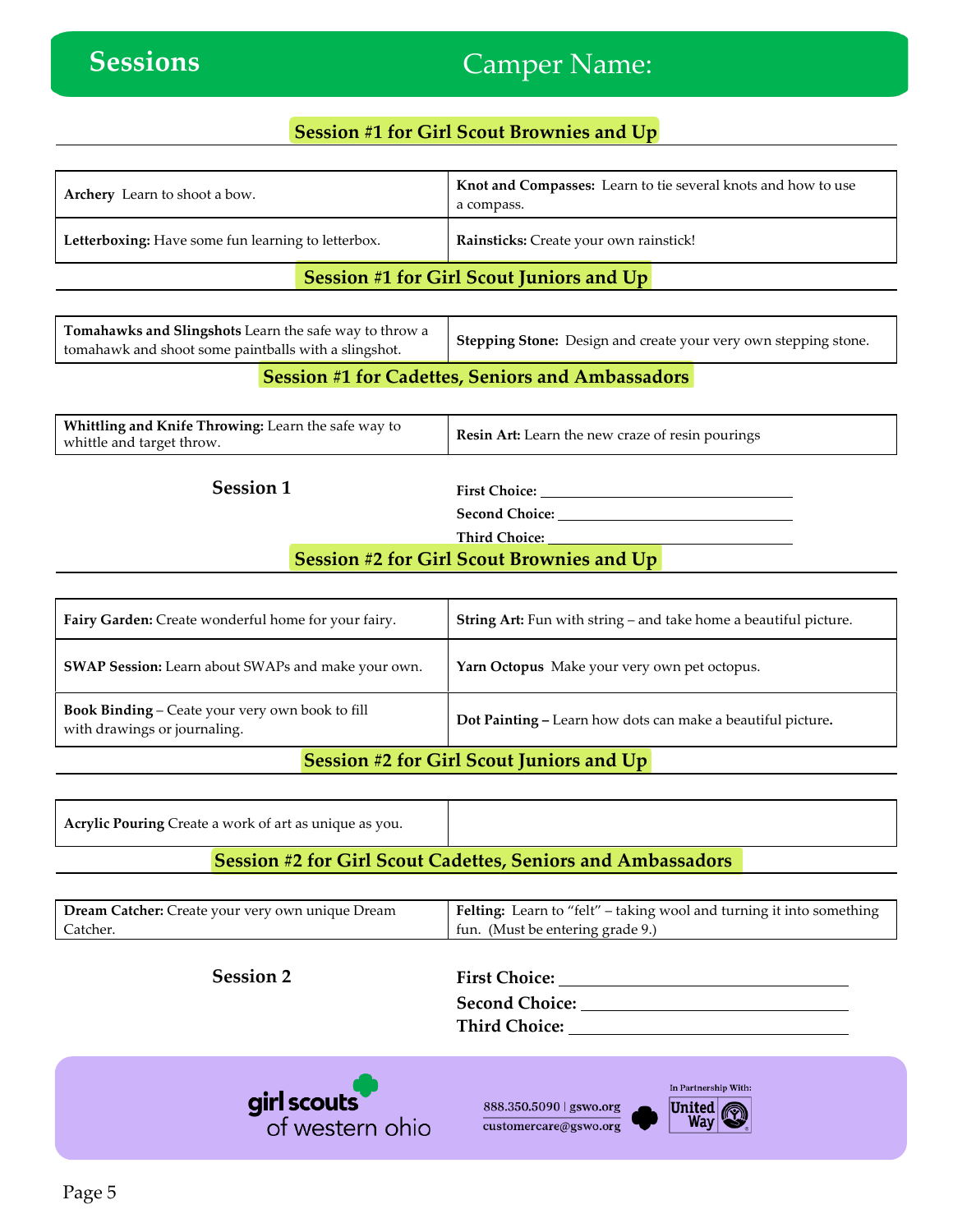## Camper Name:

| <b>Session #3 for Girl Scout Brownies and Up</b>                                                                                  |                                                                                                      |  |  |  |
|-----------------------------------------------------------------------------------------------------------------------------------|------------------------------------------------------------------------------------------------------|--|--|--|
| Bows, etc.: Create some fun hair accessories.                                                                                     | Bracelet Making: Friendship bracelets - for you and your friend.                                     |  |  |  |
| Cupcake Design: Delicious cupcakes made even more<br>delectable.                                                                  | <b>Manicure, etc</b> – Learn how to take care of your fingernails and<br>learn proper nail painting. |  |  |  |
| Rockwall: Be adventurous and climb Camp Libbey's Rock<br>Wall. Session is an extra \$3.00 per girl, payable with<br>registration. | <b>String Art</b> - Fun with string – and take home a beautiful picture.                             |  |  |  |
| <b>Session #3 for Girl Scout Juniors and Up</b>                                                                                   |                                                                                                      |  |  |  |
| Sewing: Sew your own lip gloss pouch. (Girls will be using<br>a sewing machine.                                                   | Hair Care: More braiding and styling techniques.                                                     |  |  |  |
| <b>Session #3 for Girl Scout Cadettes, Seniors and Ambassadors</b>                                                                |                                                                                                      |  |  |  |
| Car Care: Driving soon? Basic maintenance for new drivers.                                                                        | Soldering: Fun with soldering - make a unique piece of art<br>with metal.                            |  |  |  |
| Hiking Staff: Like to Hike? Make a staff you can use on any<br>trail.                                                             |                                                                                                      |  |  |  |

**Session 3 First Choice:** <u>First</u> Choice:

**Second Choice: Third Choice:** 

### **Session #4 for Girl Scout Brownies and Up**

| Bows, etc.: Create some fun hair accessories.                                    |  | Dot Painting: Design with paint dots                         |  |  |
|----------------------------------------------------------------------------------|--|--------------------------------------------------------------|--|--|
| Yarn Octopus: Make yourself a lovable pet octopus.                               |  | Fairy Gardens - Build a quaint home for your garden fairies. |  |  |
| Science Experients: Mix and stir and see what happens.                           |  | Hair Care - Basic braiding and hair care.                    |  |  |
| <b>Session #4 for Girl Scout Juniors and Up</b>                                  |  |                                                              |  |  |
| Sewing: Sew your own lip gloss pouch. (Girls will be using<br>a sewing machine.) |  | Acrylic Pouring Create a work of art as unique as you.       |  |  |

### **Session #4 for Girl Scout Cadettes, Seniors and Ambassadors**

| <b>Dream Catcher:</b> A new take on an old favorite. Create your<br>one unique dream catcher. | Woodworking: Get creative with wood and leave camp with a one<br>of kind creation. |
|-----------------------------------------------------------------------------------------------|------------------------------------------------------------------------------------|
| High Ropes/Zipline: Ride Camp Libbey's Zipline. (Must be                                      |                                                                                    |
| in Grades 6 or higher) Session is an extra \$11.00 per girl,                                  |                                                                                    |
| payable with registration.                                                                    |                                                                                    |

**Session 4 First Choice: First Choice: First Choice: First Choice: First Choice: First Choice: First Choice: Fig. 2 Second Choice: Third Choice:** 

Girls need to indicate their first, second and third choices for each session.

Girls will be placed in sessions on first come basis. If their first choice is full, they will be placed in their second choice, etc. If girls do not have a second or third choice selected, staff will place them in a session with openings. Rock Wall and Zip line: First time participants will be given preference over repeat participants